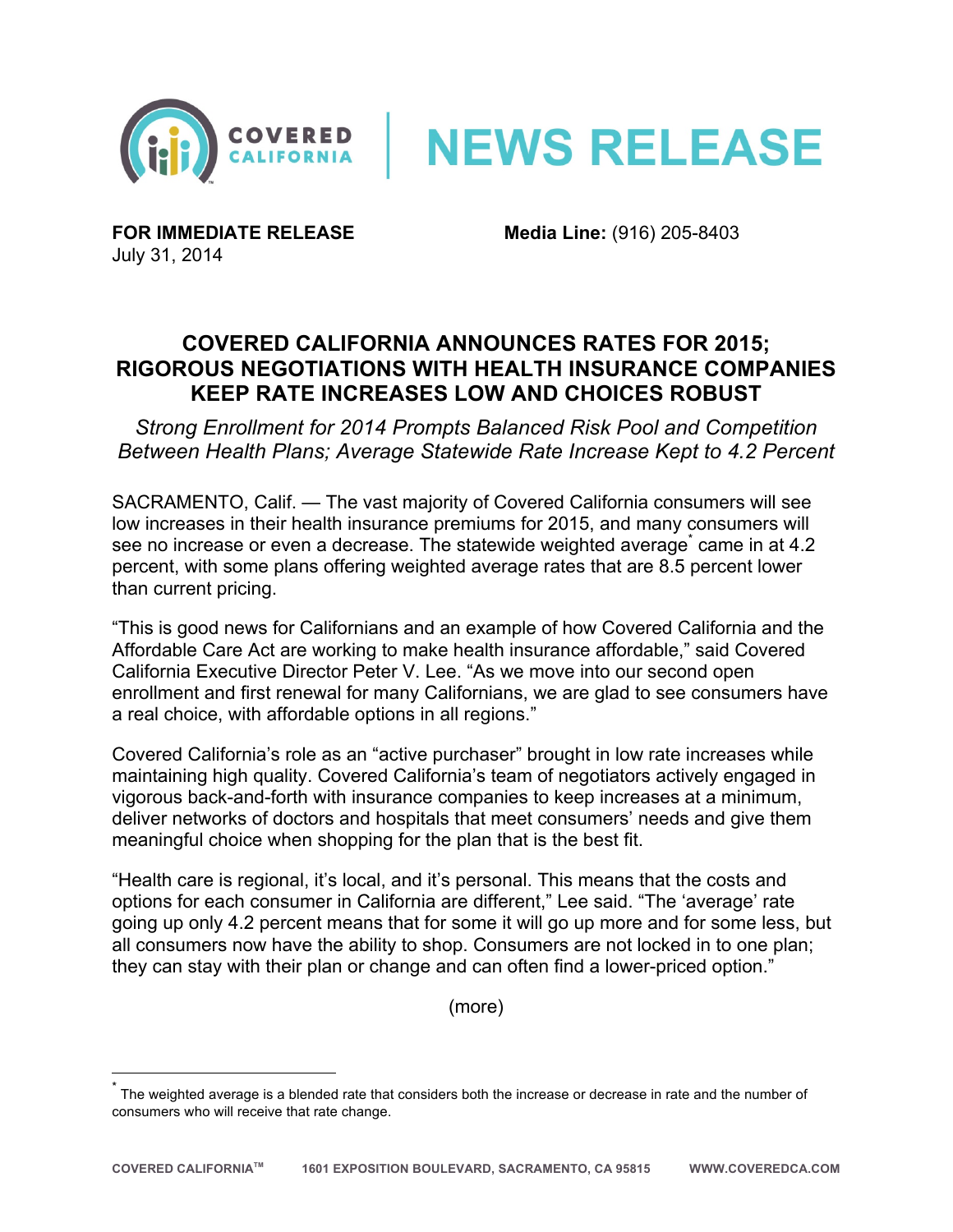Covered California has selected 10 health insurance companies to be in the state health exchange in 2015. All 10 health insurance companies were in the exchange for 2014 and submitted bids to return to the exchange for 2015 coverage. The portfolio reflects a wide mix of large nonprofit and commercial leaders in the individual health insurance market, along with Medi-Cal and regional plans.

Covered California selected the following health insurance companies for the 2015 exchange:

- Anthem Blue Cross of California.
- Blue Shield of California.
- Chinese Community Health Plan.
- Health Net.
- Kaiser Permanente.
- L.A. Care Health Plan.
- Molina Healthcare.
- Sharp Health Plan.
- Valley Health Plan.
- Western Health Advantage.

The rates submitted by the selected companies are tentative and subject to an independent reasonability review by the state's regulators, with the California Department of Managed Health Care reviewing the rates of nine carriers and the California Department of Insurance reviewing the rates of one.

Additionally, 90 percent of consumers currently enrolled in health insurance plans through Covered California are receiving federal subsidies to help reduce their overall costs. In most areas of the state, the amount of subsidy that individuals receive will either increase or remain very close to 2014 subsidy amounts. This means that for many consumers, any increase in premium will be offset by an increase in subsidy.

All insurers submitted bids for products that include children's dental plans, making it convenient and affordable for families to get dental care for their children.

In response to customer feedback, some health insurance plans will offer expanded provider networks so that Californians can choose from a wider selection of doctors.

(more)